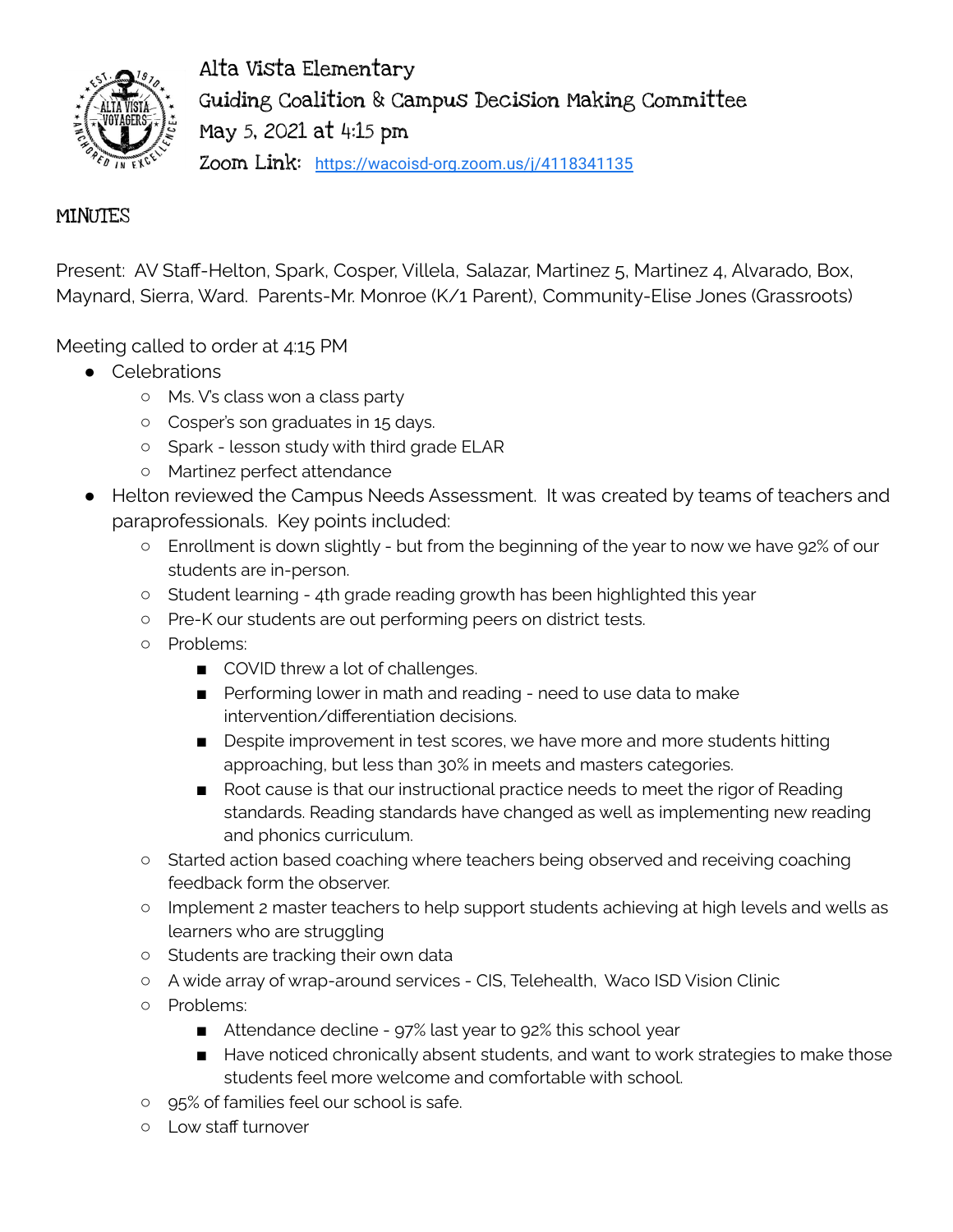- ISS referrals have decreased by 78% proactive behavior solutions rather than reactive solutions.
- Problems:
	- Low family participation in meetings like CDMC.
	- Effective communication opportunities are not reaching parents and students
	- Disproportionate amount of African American students who are being referred to ISS.
- Next, we will be taking these problems and root causes
- Continued emphasis from last school year in the future. Coaching and feedback, problem based learning and student leadership, habits of discussion, safe and inclusive classrooms, coaching and feedback cycles, data driven practices and interventions.

## Goal 1 Items

- No Place for Hate Initiative (update from Maynard & Martinez 5)
	- Working on a final presentation for No Place for Hate; at STAAR pep rally, we will do our final event and sing the song all together
	- Survey out to 3, 4, and 5 grades
	- Mrs. Helton reported Transformation Waco is purchasing 10 large glass frames to put pictures and representation of students
- PBLs: Spark reviewed grade level PBLs that had been completed this semester

## Goal 2 Items

- Helton/Alvarado reviewed 6-week behavior data
- Tests for 3/4/5/ were almost like a STAAR test very rigorous and challenging. Saw growth from all grade levels compared to mock STAAR given in the 4th six weeks.
- Boggess and Alvarado have been working to push into classrooms and provide small group support to students who are struggling with concepts. Looked at the 5 TEKS students missed most often and worked with region 12 to plan a review behind them.
- Math is higher than reading. In 1st and 2nd reading this is the first test they had to read both passages independently.
- ELL and SpEd students are struggling in meeting performance criteria.

## Goal 3 Items

- Helton reviewed behavior data. Majority of behavior incidents are violations of student code of conduct - hitting selves or other people. Most of the incidents are happening in the classroom. Incidents in the cafeteria and playground incidents have gone down. Fewer injuries and behavior incidents at recess have occurred due to keeping classrooms separate at recess.
- Ward shared about attendance incentives for this six weeks. Attendance for this six weeks will have a major impact on school funding for next year. 80% of students in person for instruction - if we do not we don't get to use the hold harmless favor which would allow us to use last year's attendance data for school funding.

Goal 4 Items

- Earth Day family engagement kit a lot of kids posted work online or brought pictures online.
- We are working on a couple of summer engagement activities to send home.
	- Alvarado working on a fluency kit for math.